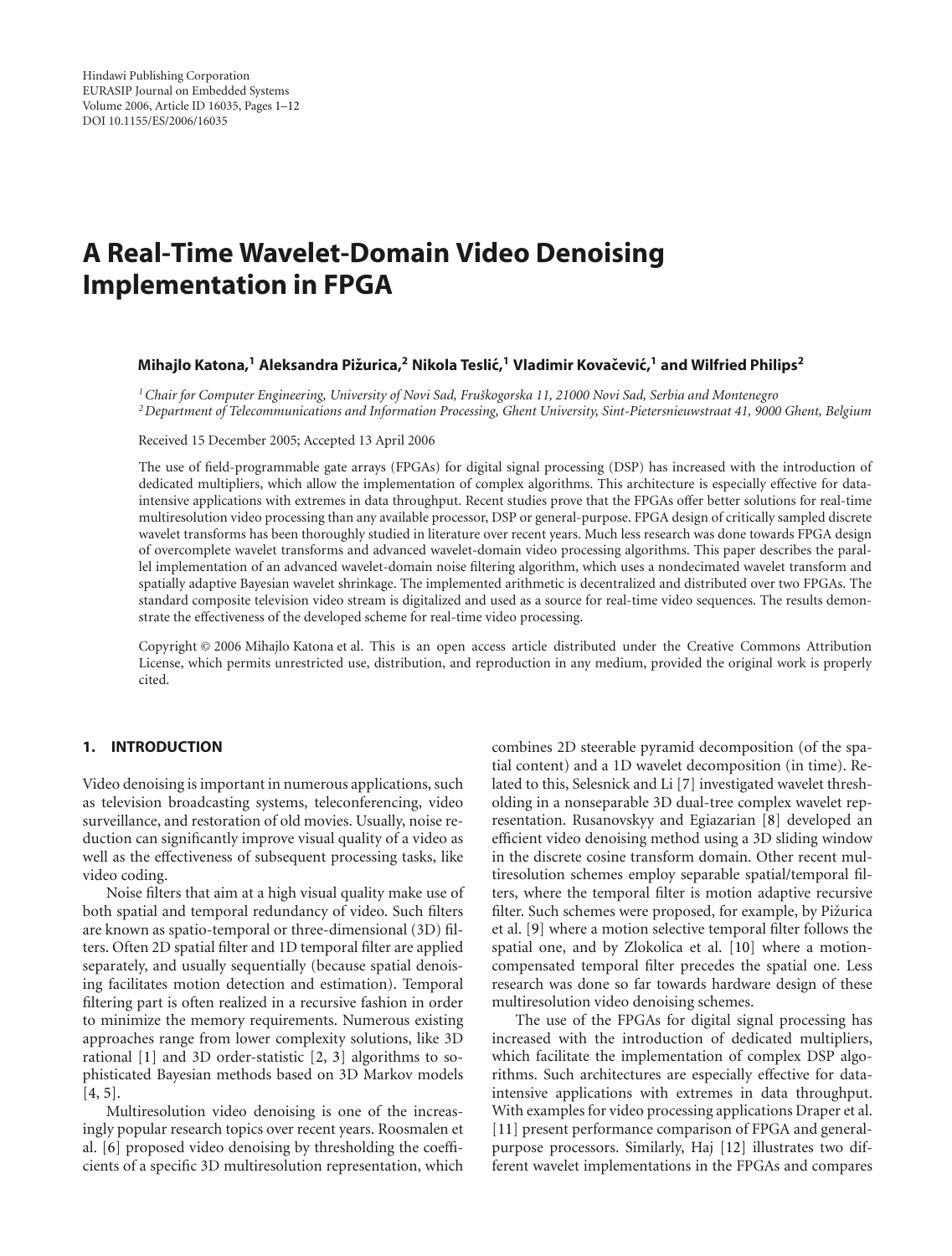these with general-purpose and DSP processors. Both studies come to the conclusion that the FPGAs are far more suitable for real-time video processing in the wavelet domain than any available processor, DSP or general-purpose.

The hardware implementation of the wavelet transform is related to the finite-impulse-response (FIR) filter design. Recently, the implementation of FIR filters has become quite common in the FPGAs. A detailed guide for the FPGA filter design is in [\[13](#page-9-13)] and techniques for area optimized implementation of FIR filters are presented, for example, in [\[14](#page-9-14)]. A number of different techniques for implementing the critically sampled discrete wavelet transform (DWT) in the FP-GAs exist [\[15](#page-9-15)[–21\]](#page-10-0) including the implementation of MPEG-4 wavelet-based visual texture compression system [\[22\]](#page-10-1). Recently, the lifting scheme [\[23](#page-10-2)[–25\]](#page-10-3) is introduced for realtime DWT [\[20,](#page-10-4) [26\]](#page-10-5) as well as the very-large-scale-integration (VLSI) implementation of the DWT using embedded instruction codes for symmetric filters [\[27\]](#page-10-6). The lifting scheme is attractive for hardware implementations because it replaces multipliers with shift operations. The FPGA implementations of overcomplete wavelet transforms are much less studied in literature.

Our initial techniques and results in FPGA implementation of wavelet-domain video denoising are in [\[28](#page-10-7), [29](#page-10-8)]. These two studies were focusing on different aspects of the developed system: implementation of the wavelet transform and distributed computing over the FPGA modules in [\[28](#page-10-7)] and customization of a wavelet shrinkage function by look-up tables for implementation in read-only-memories (ROMs) [\[29](#page-10-8)]. The description was on a more abstract level focusing on the main concepts and not on the details of the architectural design.

In this paper, we report a full architectural design of a real-time FPGA implementation of a video denoising algorithm based on an overcomplete (nondecimated) wavelet transform and employing sophisticated locally adaptive wavelet shrinkage. We propose a novel FIR filter design for the nondecimated wavelet transform based on the algorithm *a*` *trous* [\[30\]](#page-10-9). The implemented spatial/temporal filter is separable, where a motion-adaptive recursive temporal filter follows the spatial filter as was proposed in [\[9](#page-9-9)]. We present an efficient customization of the locally adaptive spatial wavelet filter using a combination of read-only-memories (ROMs) and a dedicated address generation network. We design an efficient implementation of a local window for wavelet processing using an array of delay elements. Our design of the complete denoising scheme distributes computing over two FPGA modules, which switch their functionality in time: while one module performs the direct wavelet transform of the current frame, the other module is busy with the inverse wavelet transform of the previous frame. After each two frames, the functioning of the two modules is reversed. We present a detailed data flow of the proposed scheme. For low-to-moderate noise levels, the designed FPGA implementation yields a minor performance loss compared to the software version of the algorithm. This proves the potentials of the FPGAs for real-time implementations of highly sophisticated and complex video processing algorithms.

The paper is organized as follows. [Section 2](#page-1-0) presents an overview of the proposed FPGA design, including the memory organization [\(Section 2.1\)](#page-1-1) and data flow [\(Section 2.2\)](#page-2-0). [Section 3](#page-2-1) details the FPGA design of the different building blocks in our video denoising scheme. We start with some preliminaries for the hardware design of the nondecimated wavelet transform [\(Section 3.1\)](#page-2-2) and present the proposed pipelined FPGA implementation [\(Section 3.2\)](#page-3-0). Next, we present the FPGA design of the locally adaptive wavelet shrinkage [\(Section 3.3\)](#page-5-0) and finally the FPGA implementation of the motion-adaptive recursive temporal filter [\(Section 3.4\)](#page-7-0). [Section 4](#page-7-1) presents the real-time environment used in this study. The conclusions are in [Section 5.](#page-8-0)

## <span id="page-1-0"></span>**2. REAL-TIME IMPLEMENTATION WITH FPGA**

An overview of our FPGA implementation is illustrated in [Figure 1.](#page-2-3) We use two independent modules working in parallel. Each module is implemented in a separate FPGA. While one module performs the wavelet decomposition of an input TV frame, the other module performs the inverse wavelet transform of the previous TV frame. The two modules switch their functionality in time. The wavelet-domain denoising block is located in front of the inverse wavelet transform.

The proposed distributed algorithm implementation over the two modules allows effective logic decentralization with respect to input and output data streams. Namely, while one FPGA module is handling the input video stream performing the wavelet decomposition, the other FPGA module is reading the wavelet coefficients for denoising, sending them to the wavelet reconstruction, and building up the visually improved output video stream.

## <span id="page-1-1"></span>*2.1. Memory organization*

The nondecimated wavelet transform demands significant memory resources. For example, in our implementation with three decomposition levels we need to store nine frames of wavelet coefficients for every input frame. In addition, we need an input memory buffer and an output buffer for isolating data accesses from different clock domains.

The input data stream is synchronized with a 13.5 MHz clock. For three decomposition levels the complete wavelet decomposition and reconstruction has to be completed with the clock of at least  $3 \times 13.5 = 40.5 \text{ MHz}$ . The set-up of our hardware platform requires the output data stream at 27 MHz. [Table 1](#page-2-4) lists the required interfaces of the buffers that are used in the system.

The most critical timing issue is at the memory buffer for storing the wavelet coefficients. It has to provide simultaneous *read* and *write* options at 40.5 MHz. Due to lack of the SDRAM controller that supports this timing issue, the whole processing is split in two independent parallel modules. The idea is to distribute the direct and the inverse wavelet processing between these modules. While one module is performing the wavelet decomposition of the current frame, the other module is performing the inverse wavelet transform of the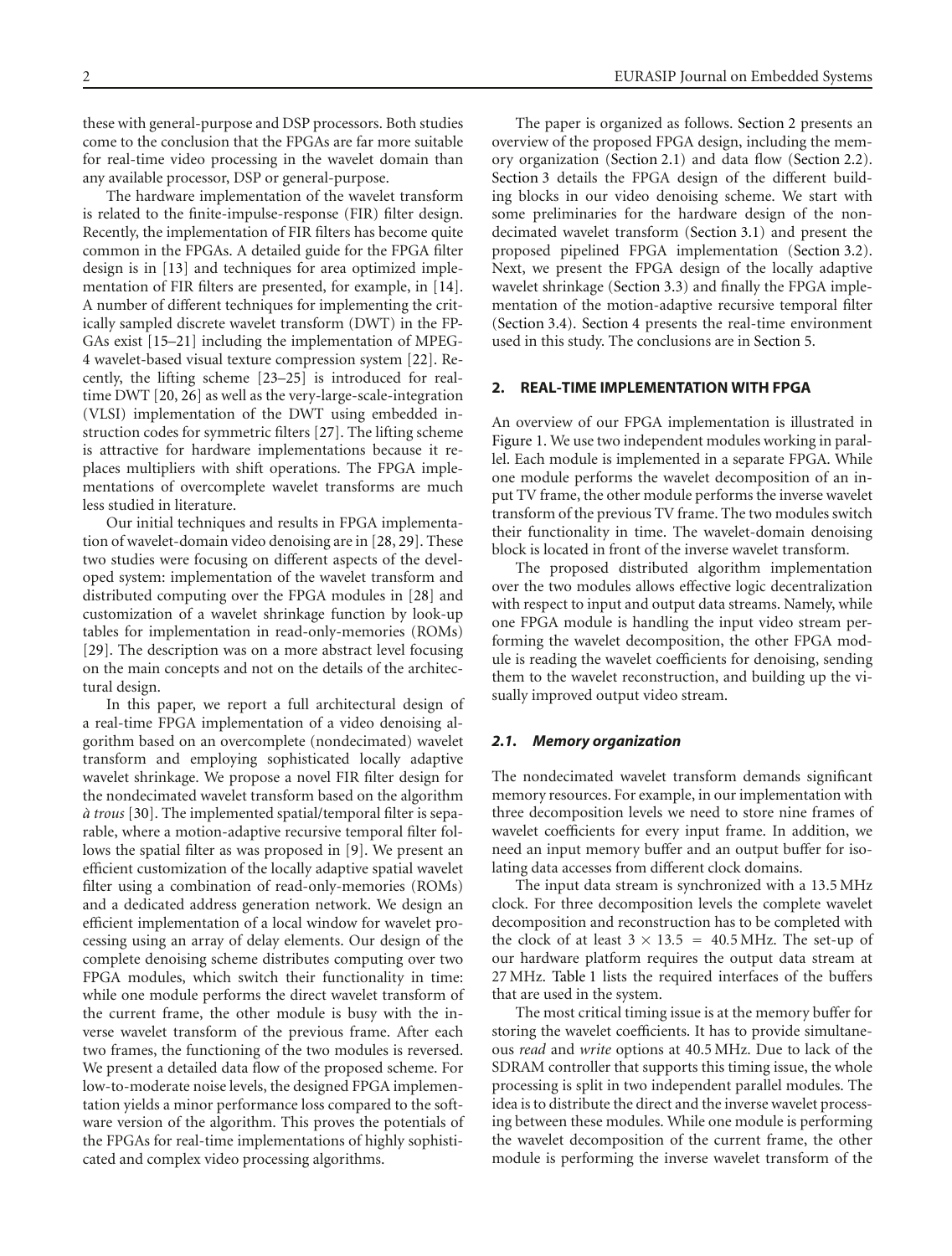

<span id="page-2-3"></span>Figure 1: A detail of the FPGA implementation of the proposed wavelet-domain video denoising algorithm.

TABLE 1: Memory interfaces.

<span id="page-2-4"></span>

| <b>Buffers</b>              | Write port (MHz) | Read port (MHz) |
|-----------------------------|------------------|-----------------|
| Input buffer                | 13.5             | 40.5            |
| Wavelet coefficients buffer | 40.5             | 40.5            |
| Output buffer               | 40.5             | 27              |

previous frame. With such organization, one module reads and the other module writes the coefficients. The approximation subband (LL band) during the wavelet decomposition and composition is stored in the onboard SRAM memory. This allows us to use only *read* or *write* memory port during one frame.

#### <span id="page-2-0"></span>*2.2. Data flow*

The data flow through all the memory buffers and both FPGA's in our scheme is shown in [Figure 2.](#page-3-1) The total delay is 4 frames. During the first 20 milliseconds, the input frame *<sup>A</sup>*<sup>0</sup> is stored in the input buffer at a clock rate of 13.5 MHz. During the next 20 milliseconds, this frame is read from the input buffer and is wavelet transformed in a 40.5 MHz clock domain, with 3 decomposition scales  $W_1(A_0)$ ,  $W_2(A_0)$ , and  $W_3(A_0)$ . In parallel to this process, the next frame  $A_1$  is written in the input buffer. The following time slot of 20 milliseconds is currently not used for processing *A*0, but is reserved for future additional processing in the wavelet domain. Within this period the frame  $A_1$  is read from the input buffer and is decomposed in its wavelet coefficients. The frames  $A_0$  and  $A_1$  are processed by FPGA1. The next input frame, *A*2, is written in the input buffer, and is wavelet transformed in the next time frame by FPGA2.

The denoising and the inverse wavelet transform of the frame *<sup>A</sup>*<sup>0</sup> are performed afterwards. During this period the wavelet coefficients of the frame  $A_0$  are read from the memory, denoised and the output frame is reconstructed with the inverse wavelet transform  $W^{-1}(A_0)$ . During the last reconstruction stage (the reconstruction at the finest wavelet scale), the denoised output frame is written to the output memory buffer. Parallel to this process, FPGA2 performs the

wavelet decomposition of the frame *<sup>A</sup>*<sup>2</sup> and the input frame *<sup>A</sup>*<sup>3</sup> is stored in the input buffer.

Finally,  $4 \times 20$  milliseconds = 80 milliseconds after the frame  $A_0$  appeared at the system input (4 frames later), it is read from the output buffer in a 27 MHz clock domain and is sent to the selective recursive temporal filter and to the system output afterwards. The output data stream is aligned with a 100 Hz refresh rate, which means that the same frame is sent twice to the output within one time frame of 20 milliseconds. Additionally, FPGA2 performs the wavelet decomposition of the frame *<sup>A</sup>*3. Further on, *<sup>A</sup>*<sup>4</sup> frame is written to the input buffer and is decomposed in the following time frame under the control of FPGA1.

In this scheme, the two FPGAs actually switch their functionality after each two frames. The FPGA1 performs the wavelet decomposition for two frames, while the FPGA2 performs the inverse wavelet transform of the previous two frames. After two frames, this is reversed.

## <span id="page-2-1"></span>**3. ALGORITHM CUSTOMIZATION FOR REAL-TIME PROCESSING**

We design an FPGA implementation of a sequantial spatial/temporal video denoising scheme from [\[9](#page-9-9)], which is depicted in [Figure 3.](#page-3-2) Note that we use an overcomplete (nondecimated) wavelet transform to guarantee a high-quality spatial denoising. In this representation, with three decomposition levels the number of the wavelet coefficients is 9 times the input image size. Therefore we choose to perform the temporal filtering in the image domain (after the inverse wavelet transform) in order to minimize the memory requirements.

## <span id="page-2-2"></span>*3.1. The customization of the wavelet transform*

While hardware implementations of the orthogonal wavelet transform have been extensively studied in literature [\[16](#page-9-16)– [21,](#page-10-0) [26,](#page-10-5) [27](#page-10-6)], much less research has been done towards implementations of the nondecimated wavelet transform. We develop a hardware implementation of the non-decimated wavelet transform based on the algorithm *a*` *trous* [\[30\]](#page-10-9) and with the classical three orientation subbands per scale. This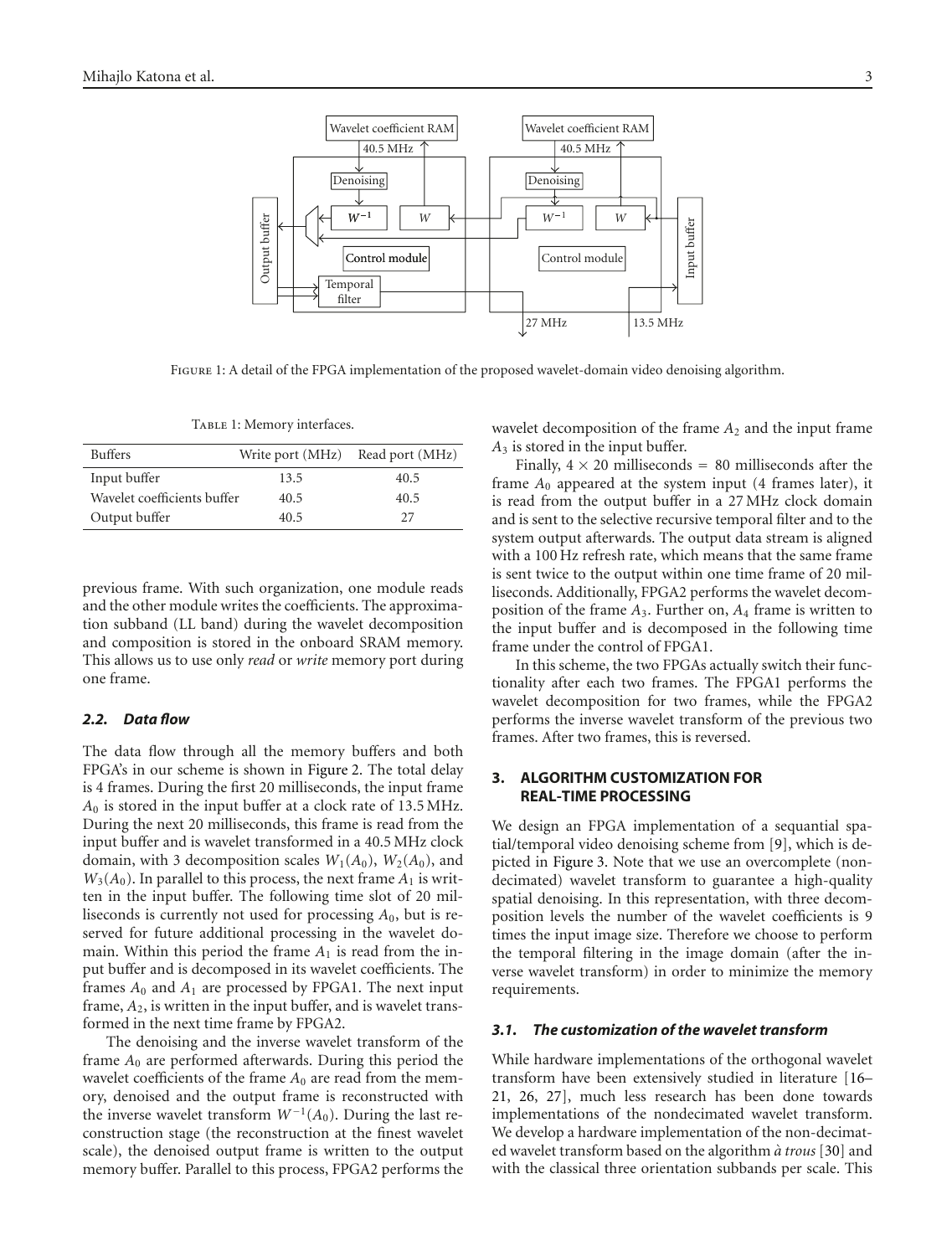

 $W^{-1}(A_i)$ -wavelet reconstruction of the frame  $A_i$ *Aj*-processing frame with index *i*

<span id="page-3-1"></span>



<span id="page-3-2"></span>Figure 3: The implemented denoising scheme.

algorithm upsamples the wavelet filters at each decomposition level. In particular, 2*j* −1 zeros ("holes," in French, *trous*) are inserted between the filter coefficients at the decomposition level j, as it is shown in [Figure 4.](#page-4-0)

We use the SystemC library [\[31\]](#page-10-10) and a previously developed simulation environment [\[32](#page-10-11), [33](#page-10-12)] to develop a real-time model of the wavelet decomposition and reconstruction. [Figure 5](#page-4-1) shows the simulation model. After a number of simulations and tests we have concluded that the real-time wavelet implementation with 16 bit arithmetic gives practically the same results as a referent MATLAB code of the algorithm *a*` *trous* [\[30](#page-10-9)]. At a number of input frames there were more than 97.13% errorless pixels with mean error of 0.0287. Analyzing those figures at the level of bit representation, we

can conclude that maximally 1 bit out of 16 was wrong. The wrong bit may occur on the bit position 0 shown in [Figure 6.](#page-5-1) Taking into account that input pixels are 8 bit integers we can ignore this error.

# <span id="page-3-0"></span>*3.2. The pipelined FPGA implementation of the nondecimated wavelet transform*

Here we develop an FPGA implementation of a nondecimated wavelet transform with three orientation subbands per scale. We design FIR filters for the algorithm *a*` *trous* [\[30\]](#page-10-9) with the Daubechies' minimum phase wavelet of length four [\[34](#page-10-13)] and we implement the designed FIR filters with dedicated multipliers in the Xilinx Virtex2 FPGAs [\[35\]](#page-10-14).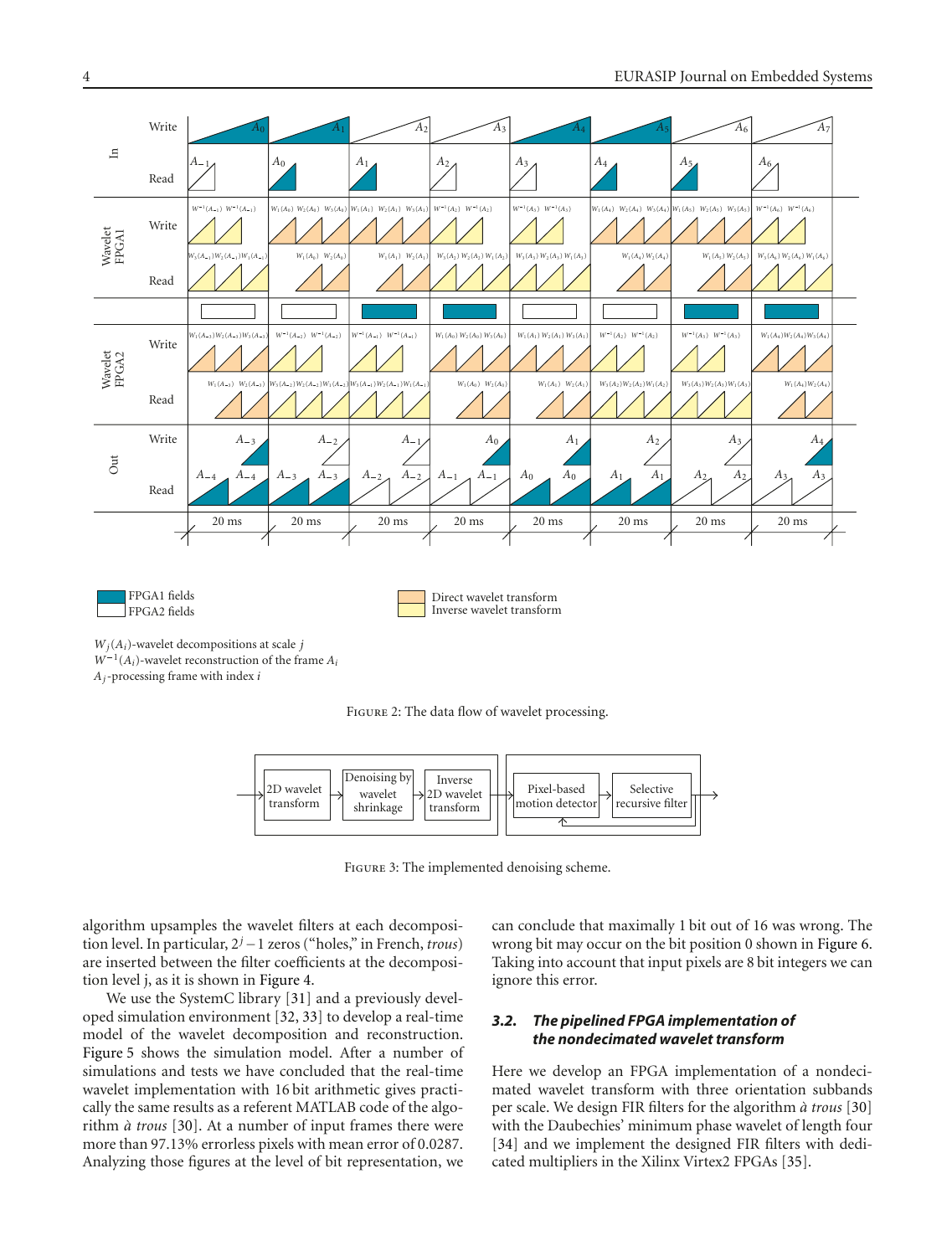

<span id="page-4-0"></span>Figure 4: The nondecimated 2D discrete wavelet transform.



<span id="page-4-1"></span>Figure 5: The developed simulation model for the implementation of the wavelet transform.

Our implementation of the 2D wavelet transform is linebased as shown in [Figure 7.](#page-5-2) We choose the line alignment in order to preserve the video sequence input format and to *pipeline* the whole processing in our system. The horizontal and the vertical filtering is performed within one pass of the input video stream. We avoid using independent horizontal and vertical processing which requires two cycles and an internal memory for storing the output of the horizontal filtering. Instead, we use the line-based vertical filtering with as many internal line buffers as there are taps in the used FIR filter.

The horizontal and vertical FIR filters differ only in the filter delay path implementation. The data path of the horizontal filter is a register pipeline as shown in [Figure 8.](#page-6-0) The data path of the vertical filter is the output of the line buffers. Hence, the vertical FIR filter does not include any delay elements, but only the pipelined filtering arithmetics (multipliers and an adder). Pipelining the filtering arithmetics ensures the requested timing for data processing and we use this approach both for the horizontal and vertical filters.

The algorithm  $\hat{a}$  *trous* [\[30\]](#page-10-9) upsamples the wavelet filters by inserting 2*<sup>j</sup>* − 1 zeros between the filter coefficients at the decomposition level *j* (see [Figure 4\)](#page-4-0). We implement this filter up-sampling by using a longer filter delay path and the appropriate data selection logic. The required number of the registers depends on the length of the mother wavelet function and on the number of the decomposition levels used. We use a wavelet of length four and three decomposition levels, and hence our horizontal filter in [Figure 8](#page-6-0) contains  $3 \times 4 = 12$ registers. Four registers are dedicated to the 4-tap filter and 3 times as many are needed to implement the required upsampling up to the third decomposition level. Analogously, on the vertical filtering side, each line buffer for vertical filtering is able to store up to 4 lines.

For the calculation of the first decomposition level of the wavelet transform, only the first 4 registers d0, d1, d2, and d3 in [Figure 8](#page-6-0) are used in the FIR filter register pipeline. At the second decomposition level, the wavelet filters have to be upsampled with 1 zero between the filter coefficients. In our implementation, this means that registers d0, d2, d4, and d6 are used for filtering. [Figure 8](#page-6-0) illustrates the FIR filter configuration during the calculation of the wavelet coefficients from the third decomposition level. During this period, the d0, d4, d8, and d12 registers are involved in the filtering process.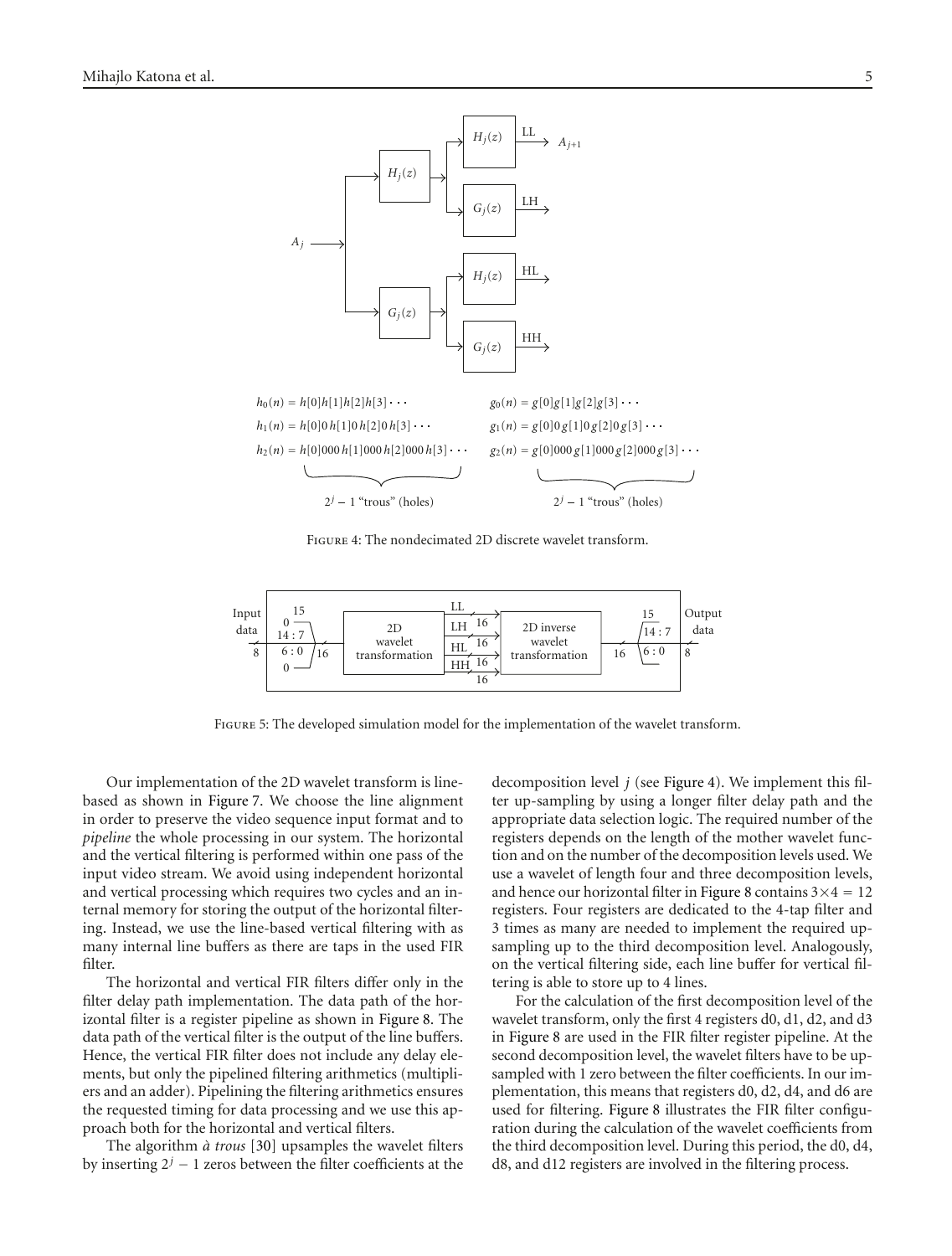|   | F      |  |  | B | А | Q | 8 |                   | F                  | h | Δ         |          |                  |  |  |
|---|--------|--|--|---|---|---|---|-------------------|--------------------|---|-----------|----------|------------------|--|--|
| 0 | Input  |  |  |   |   |   |   | 0                 | v                  | υ | υ         | υ        | υ                |  |  |
| 0 | Output |  |  |   |   |   |   | $\mathbf{v}$<br>∡ | $\mathbf{v}$<br>∡⊾ | Λ | $\Lambda$ | T.Z<br>∡ | $\mathbf v$<br>∡ |  |  |

<span id="page-5-1"></span>Figure 6: Input and output data format.



<span id="page-5-2"></span>Figure 7: A block schematic of the developed hardware implementation of the wavelet transform.

We implement the inverse wavelet transform accordingly. The processing is mirrored when compared to the wavelet decomposition: the vertical filtering is done first and the horizontal processing afterwards. The FIR filter design is the same as for the direct wavelet transform, only the filter coefficients  $a(0)$ ,  $a(1)$ ,  $a(2)$ , and  $a(3)$  in [Figure 8](#page-6-0) are mirrored.

#### <span id="page-5-0"></span>*3.3. The wavelet shrinkage customization*

Our video denoising scheme employs a spatially adaptive wavelet shrinkage approach of [\[36](#page-10-15)]. A brief description of this denoising method follows.

Let  $y_l$  denote the noise-free wavelet coefficient and  $w_l$  its observed noisy version at the spatial position *l* in a given wavelet subband. For compactness, we suppressed here the indices that denote the scale and the orientation. The method of [\[36](#page-10-15)] shrinks each wavelet coefficient by a factor which equals the probability that this coefficient presents a signal of interest. The signal of interest is defined as a noise-free signal component that exceeds in magnitude the standard deviation of noise  $\sigma$ . The probability of the presence of a signal of interest at position *l* is estimated based on the coefficient magnitude  $|w_l|$  and based on a local spatial activity indicator  $z_l = \sum_{k \in \partial_l} |w_k|$ , where  $\partial_l$  is the neighborhood of the pixel *l* (within a squared window) and *N<sub>i</sub>* is the number of the *l* (within a squared window) and  $N_l$  is the number of the neighboring coefficients. For example, for a  $3 \times 3$  window *∂l* consists of the 8 nearest neighbors of the pixel *l* (*N*<sup>*l*</sup> = 8).

Let *<sup>H</sup>*<sup>1</sup> denote the hypothesis "*the signal of interest is present*:"  $|y_l| > \sigma$  and let  $H_0$  denote the opposite hypothesis: " $|y_l| \leq \sigma$ ." The shrinkage estimator of [\[9\]](#page-9-9) is

$$
\widehat{y}_l = P(H_1 \mid w_l, z_l) w_l = \frac{\rho \xi_l \eta_l}{1 + \rho \xi_l \eta_l} w_l, \tag{1}
$$

where

$$
\rho = \frac{P(H_1)}{P(H_0)}, \qquad \xi_l = \frac{p(w_l \mid H_1)}{p(w_l \mid H_0)}, \qquad \eta_l = \frac{p(z_l \mid H_1)}{p(z_l \mid H_0)}.
$$
\n(2)

 $p(w_l$  |  $H_0$ ) and  $p(w_l$  |  $H_1$ ) denote the conditional probability density functions of the noisy coefficients given the absence and given the presence of a signal of interest. Similarly,  $p(z_l \mid H_0)$  and  $p(z_l \mid H_1)$  denote the corresponding conditional probability density functions of the local spatial activity indicator. The input-output characteristic of this wavelet denoiser is illustrated in [Figure 9.](#page-6-1) This figure shows that the coefficients that are small in magnitude are strongly shrinked towards zero, while the largest ones tend to be left unchanged. The displayed family of the shrinkage characteristics corresponds to the different values of the local spatial activity indicator. For the same coefficient magnitude  $|w_l|$ the input coefficient will be shrunk less if LSAI  $z_l$  is bigger and vice versa.

We now address the implementation of this shrinkage function. Under the Laplacian prior for noise-free data  $p(y) = (\lambda/2) \exp(-\lambda|y|)$  we have [\[9](#page-9-9)]  $\rho = \exp(-\lambda T)/(1$ exp(−*λT*)). The analytical expressions for *ξl* and *ηl* seem too complex for the FPGA implementation. We efficiently implement the two likelihood ratios *ξl* and *ηl* as appropriate *lookup tables*, stored in two "read-only" memories (ROM). The generation of the particular look-up-tables is based on an extensive experimental study, as we explain later in this section. The developed architecture is presented in [Figure 10.](#page-7-2) One ROM memory, containing the look-up table *ξl*, is addressed by the coefficient magnitude  $|w_l|$ , and the other ROM memory, containing the look-up table *ρηl* is addressed by LSAI *zl*. For calculating LSAI, we average the coefficient values from the current line and from the previous two lines within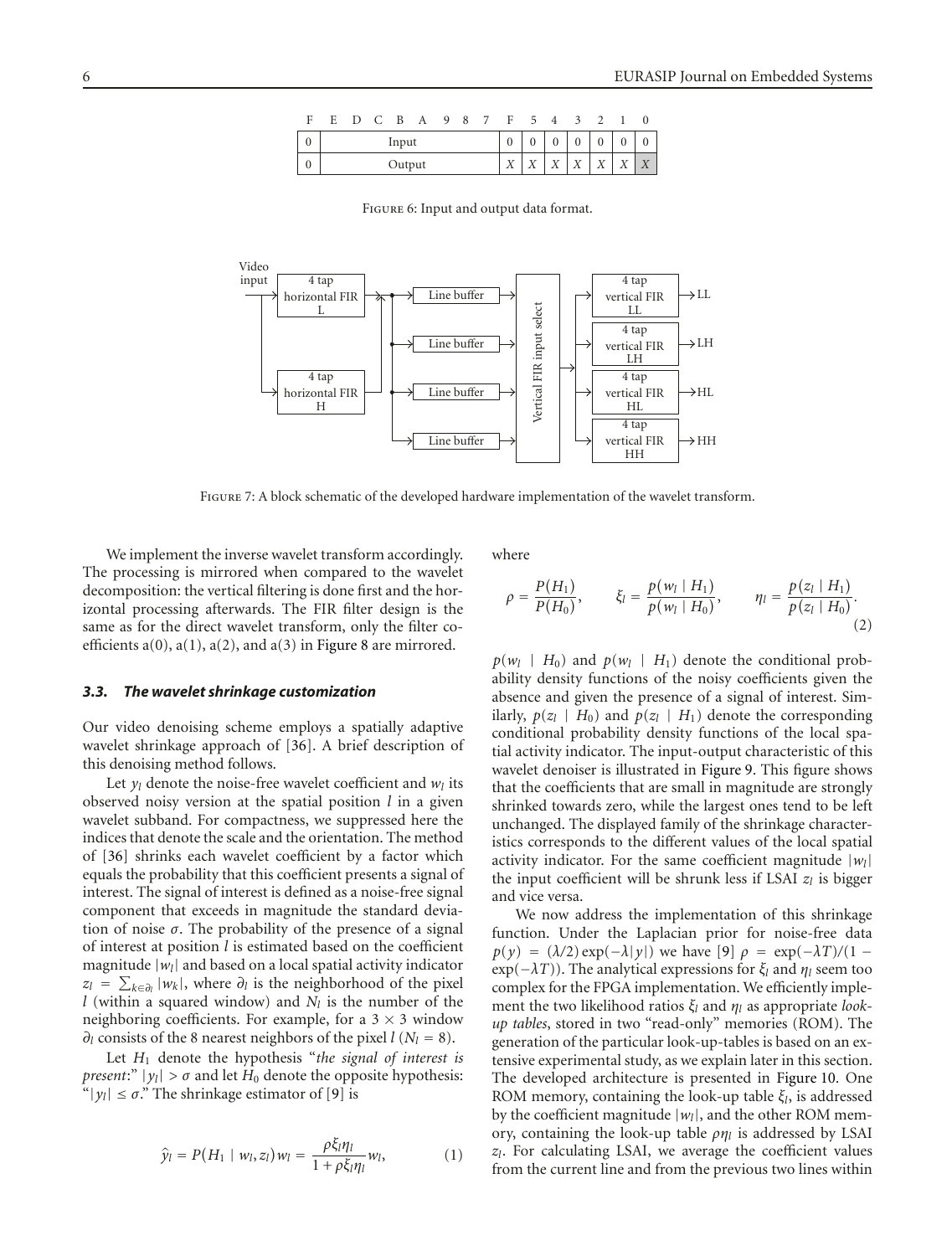

<span id="page-6-0"></span>FIGURE 8: The proposed FIR filter implementation of the algorithm *à trous* for a mother wavelet of length 4 and supporting up to 3 decomposition levels. The particular arithmetic network using the registers d0, d4, d8, and d12 corresponds to the calculation of the wavelet coefficients at the third decomposition level.



<span id="page-6-1"></span>Figure 9: An illustration of the employed wavelet shrinkage family.

a  $3 \times 3$  window. The read values from ROM's are multiplied to produce the generalized likelihood ratio  $r = \rho \xi_l \eta_l$ . We found it more efficient to realize the shrinkage factor  $r/(1 + r)$  using another ROM (look-up-table) instead of using the arithmetic operations. The output of this look-uptable denoted here as "shrinkage ROM" is the desired wavelet shrinkage factor. Finally, the output of the shrinkage ROM multiplies the input coefficient to yield the denoised coefficient.

We denoise in parallel three wavelet bands LH, HL, and HH at each scale. Different resolution levels (we use three) are processed sequentially as illustrated in [Figure 2.](#page-3-1) The lowpass (LL) band is only delayed for the number of clock periods that are needed for denoising. This delay, which is in our implementation 6 clock cycles, ensures the synchronization of the inputs at the inverse wavelet transform block (see the timing in [Figure 2\)](#page-3-1).

The generation of the appropriate look-up tables for the two likelihood ratios resulted from our extensive experiments on different test images and different noise-levels as it is described in [\[29](#page-10-8)]. [Figure 11](#page-7-3) illustrates the likelihood ratio *ξl* calculated from one test image at different noise levels. These diagrams show another interpretation of the wellknown threshold selection principle in wavelet denoising: a well-chosen threshold value for the wavelet coefficients increases with the increase of the noise level. The maximum likelihood estimate of the threshold *T* (i.e., the value for which  $p(T | H_0) = p(T | H_1)$  is the abscissa of the point *ξl* <sup>=</sup> 1. [Figure 12](#page-8-1) displays the likelihood ratio *ξl*, in the diagonal subband HH at third decomposition level, for 10 different frames with fixed noise standard deviations ( $\sigma = 10$ and  $\sigma = 30$ ). We showed in [\[29](#page-10-8)] that from a practical point of view, the difference between the calculated likelihood ratios for different frames is minor, especially for lower noise levels (up to  $\sigma = 20$ ). Therefore we average the likelihood ratios over different frames and store these values as the corresponding look-up tables for several different noise levels ( $\sigma$  = 5, 10, 15, and 20). In the denoising procedure, the user selects the input noise level, which enables addressing the correct set of the look-up tables. The performance loss of the algorithm due to simplifications with the generated look-up tables is for different input noise levels shown in [Figure 13.](#page-8-2) These results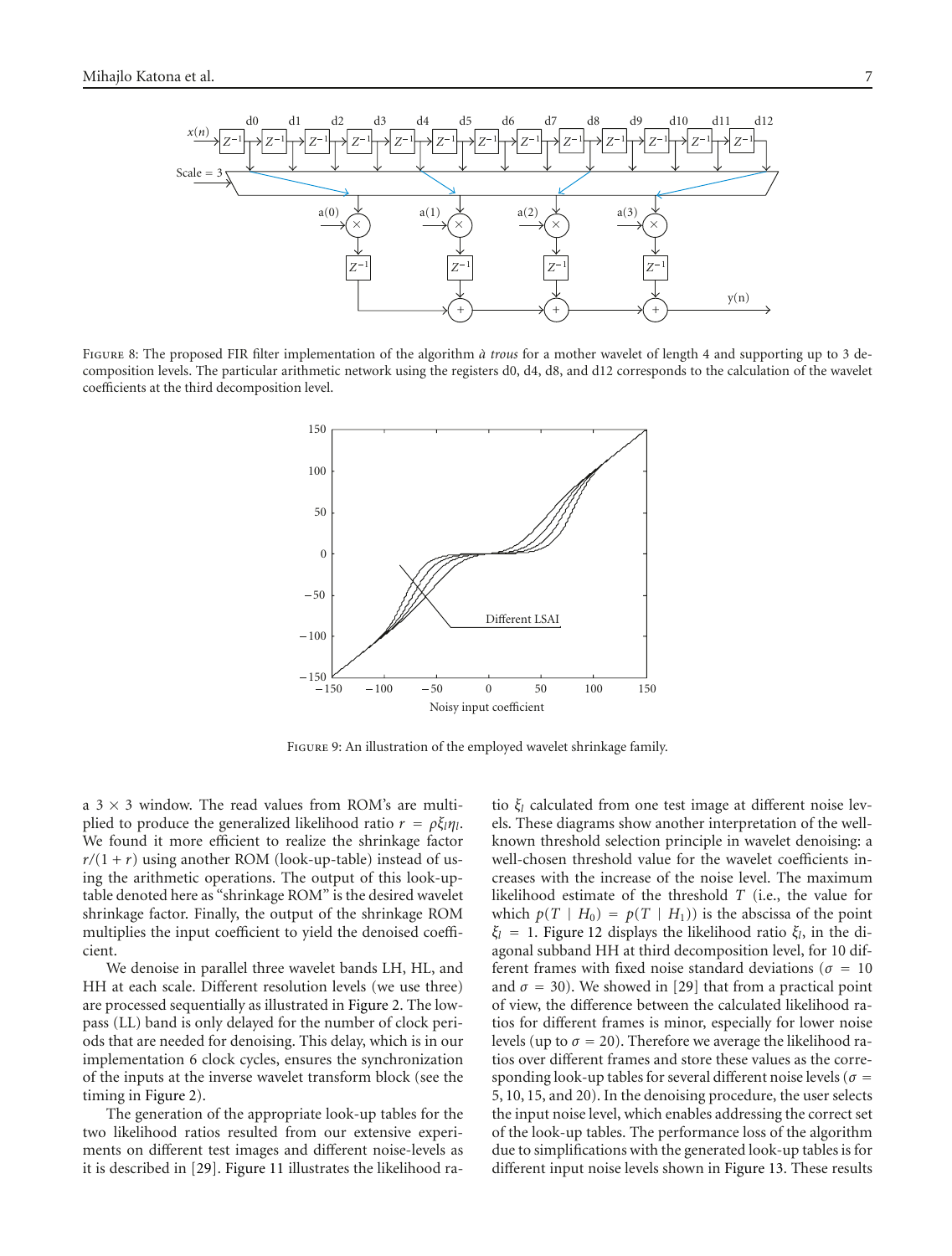

<span id="page-7-2"></span>Figure 10: Block schematic of implemented denoising architecture.



<span id="page-7-3"></span>FIGURE 11: Likelihood ratio  $\xi$ <sup>*l*</sup> for one test frame and 4 different noise levels ( $\sigma = 5, 10, 20, 30$ ).

represent peak signal-to-noise ratio (PSNR) values averaged over frames of several different video sequences. For  $\sigma = 10$ the average performance loss was only 0.13 dB (and visually, the differences are difficult to notice) while for  $\sigma = 20$  the performance loss is 0.55 dB and is on most frames becoming visually noticeable, but not highly disturbing. For higher noise levels, the performance loss increases.

In the current implementation, the user has to select one of the available noise levels. With such approach, it is possible that the user will not choose the best possible noise reduction. If the selected noise level is smaller from the real noise level in the input signal, some of the noise will remain in the output signal. On the other hand, if the noise level is over-estimated, the output signal will be blurred without satisfying visual effect.

This user intervention can be avoided by implementing a noise level estimator. The output of this block could be used for the look-up table selection, which further enables adjustable noise reduction according to the noise level in input signal. For example, a robust wavelet-domain noise estimator based on the median absolute deviation [\[37\]](#page-10-16) can be used for this purpose or other related wavelet-domain noise estimators like [\[38](#page-10-17)].

The likelihood ratios  $\xi_l$  and  $\eta_l$  are monotonic increasing functions. We are currently investigating the approximation of these functions by a family of piece-wise linear functions parameterized by the noise standard deviation and by the parameter of the marginal statistical distribution of the noisefree coefficients in a given subband.

## <span id="page-7-0"></span>*3.4. Temporal filtering*

A pixel-based motion detector with selective recursive temporal filtering is quite simple for hardware implementation. Since we first apply a high quality spatial filtering the noise is already significantly suppressed and thus a pixel-based motion detection is efficient. In case the motion is detected the recursive filtering is switched off.

Two pixels are involved for temporal filtering at a time: one pixel from the current field and another from the same spatial position in the previous field. We store the two fields in the output buffer and read the both required pixel values in the same cycle. If the absolute difference between these two pixel values is smaller than the predefined threshold value, *no motion* case is assumed and the two pixel values are subject to a weighted averaging, with the weighting factors defined in [\[9](#page-9-9)]. In the other case, when motion is detected, the current pixel is passed to the output. The block schematic in [Figure 14](#page-9-17) depicts the developed FPGA architecture of the selective recursive temporal filter described above. We use the 8 bit arithmetic because the filter is located in the time domain where all the pixels are represented as 8 bit integers.

#### <span id="page-7-1"></span>**4. REAL-TIME ENVIRONMENT**

In our implementation we use the standard television broadcasting signal as a source of video signal. A common feature of all standard TV broadcasting technologies is that the video sequence is transmitted in analog domain (this excludes the latest DVB and HDTV transmission standards). Thus, before digital processing of television video sequence the digitalization is needed. Also, after digital processing the sequence has to be converted back to the analogue domain in order to be shown on a standard tube display. This pair of A/D and D/A converters is well known as a codec. The 8 bit codec, with 256 levels of quantization per pixel, is considered sufficient from the visual quality point of view. [Figure 15](#page-9-18) shows a block schematic of digital processing for television broadcasting systems.

We use the PAL-B broadcasting standard and 8 bit YUV 4 : 2 : 2 codec. The hardware platform set-up consists of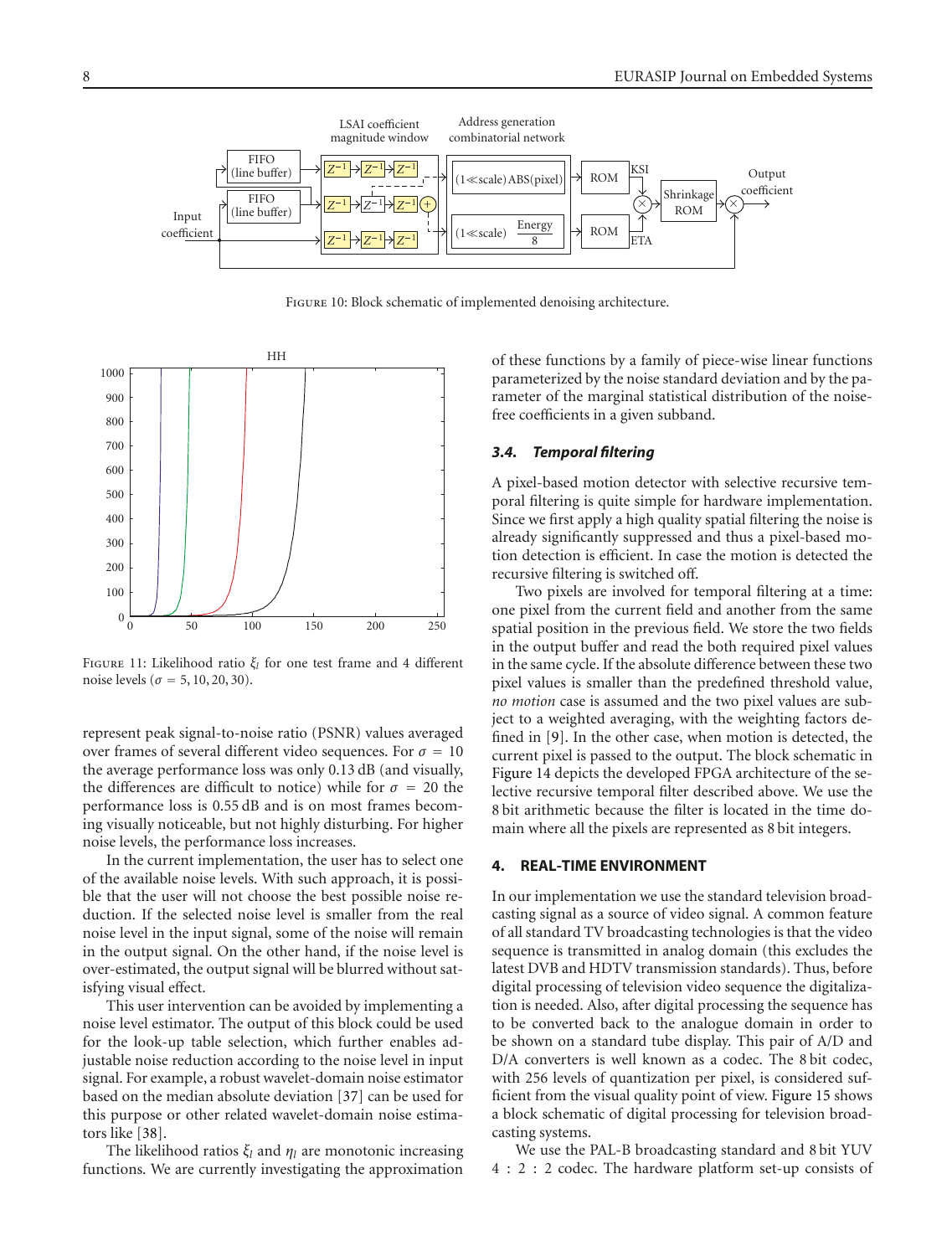

<span id="page-8-1"></span>FIGURE 12: Likelihood ratio  $\zeta_l$  displayed for 10 frames with fixed-noise levels: *σ* = 10 (a) and *σ* = 30 (b).



<span id="page-8-2"></span>FIGURE 13: Performance of the designed FPGA implementation in comparison with the original software version of the algorithm, which employs exact analytical calculation of the involved shrinkage expression.

three separate boards. Each board corresponds to one of the blocks presented in [Figure 15:](#page-9-18)

- (i) Micronas IMAS-VPC 1.1 (A/D—analog front-end) [\[39](#page-10-18)];
- (ii) CHIPit Professional Gold Edition (processing block) [\[40](#page-10-19)];
- (iii) Micronas IMAS-DDPB 1.0 (D/A—analog back-end) [\[41](#page-10-20)].

We made all the connections among the previously mentioned boards with a separate *interconnection* board designed for this purpose. This interconnection board consists of the interconnection channels and the voltage adjustments between the CHIPit board (3.3 V level) and the Micronas IMAS boards (5 V level).

The *processing* board consists of two Xilinx Virtex II FPGAs (XC2V6000-5) [\[35\]](#page-10-14) and is equipped with plenty of SDRAM memory (6 banks with 32 bit access made with 256 Mbit ICs).

All boards of the used hardware platform are configured with the I2C interface. The user is able to set up the needed

noise level in input signal. This is fulfilled with writing appropriate value to the corresponding register in the FPGA accessible via the I2C interface. Appropriate look-up table with the averaged likelihood ratio is selected according to the value in this register.

## <span id="page-8-0"></span>**5. CONCLUSION**

We designed a real-time FPGA implementation of an advanced wavelet-domain video denoising algorithm. The developed hardware architecture is based on innovative technical solutions that allow an implementation of sophisticated adaptive wavelet denoising in hardware. We believe that the results reported in this paper can be interesting for a number of industrial applications, including TV broadcasting systems. Our current implementation has limitations in practical use due to the required user-intervention for noise level estimation. Our future work will integrate the noise level estimation to avoid these limitations and to allow automatic adaptation of the denoiser to the noise level changes in the input signal.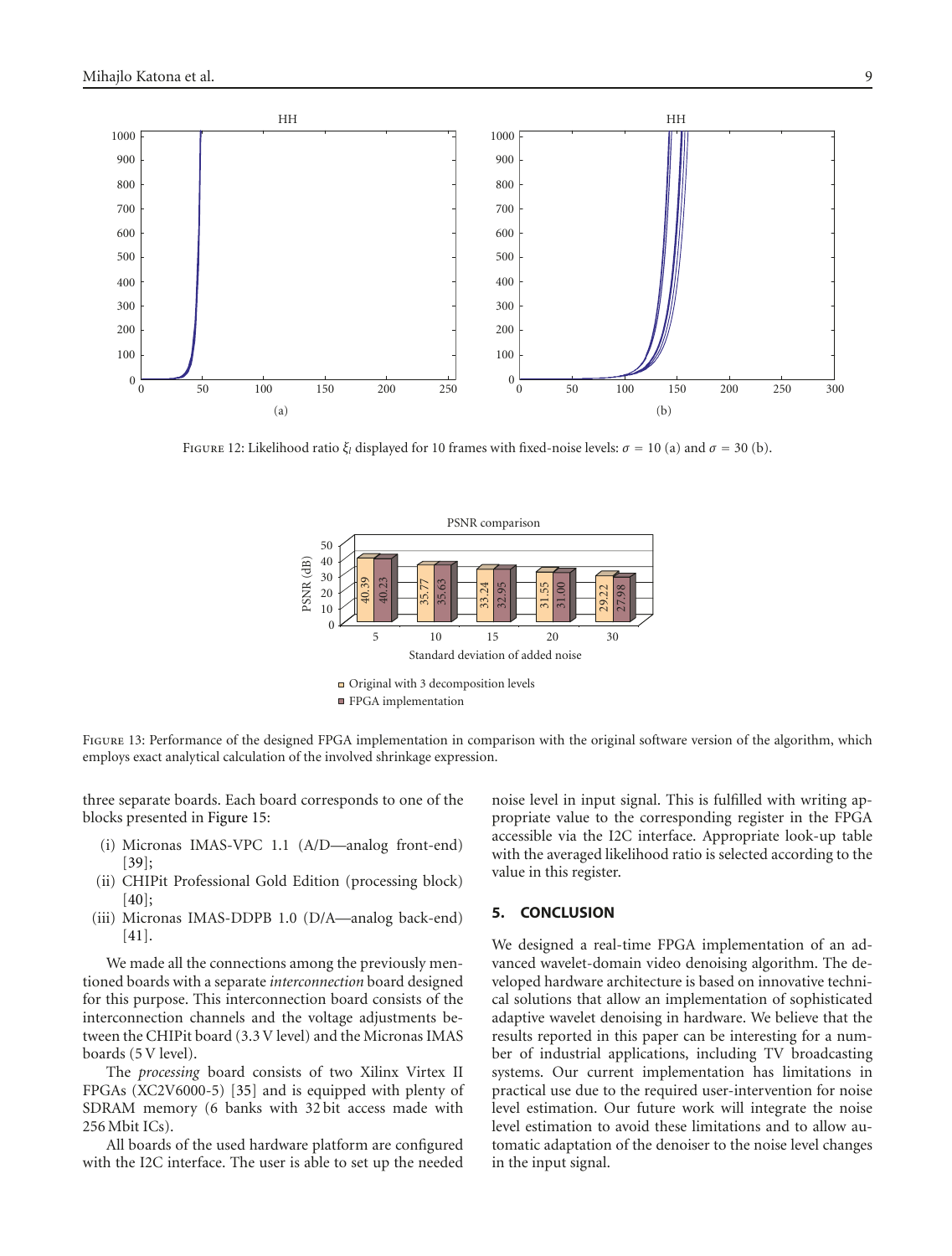

Figure 14: Block schematic of implemented temporal filter.

<span id="page-9-17"></span>

<span id="page-9-18"></span>Figure 15: A digital processing system for television broadcasting video sequences.

## **ACKNOWLEDGMENT**

The second author is a Postdoctoral Researcher of the Fund for the Scientific Research in Flanders (FWO), Belgium.

#### <span id="page-9-1"></span><span id="page-9-0"></span>**REFERENCES**

- [1] F. Cocchia, S. Carrato, and G. Ramponi, "Design and realtime implementation of a 3-D rational filter for edge preserving smoothing," *IEEE Transactions on Consumer Electronics*, vol. 43, no. 4, pp. 1291–1300, 1997.
- <span id="page-9-2"></span>[2] G. Arce, "Multistage order statistic filters for image sequence processing," *IEEE Transactions on Signal Processing*, vol. 39, no. 5, pp. 1146–1163, 1991.
- <span id="page-9-3"></span>[3] V. Zlokolica and W. Philips, "Motion and detail adaptive denoising of video," in *Image Processing: Algorithms and Systems III*, vol. 5298 of *Proceedings of SPIE*, pp. 403–412, San Jose, Calif, USA, January 2004.
- <span id="page-9-4"></span>[4] L. Hong and D. Brzakovic, "Bayesian restoration of image sequences using 3-D Markov random fields," in *Proceedings of the IEEE International Conference on Acoustics, Speech and Signal Processing (ICASSP '89)*, vol. 3, pp. 1413–1416, Glasgow, UK, May 1989.
- <span id="page-9-5"></span>[5] J. Brailean and A. Katsaggelos, "Simultaneous recursive displacement estimation and restoration of noisy-blurred image sequences," *IEEE Transactions on Image Processing*, vol. 4, no. 9, pp. 1236–1251, 1995.
- <span id="page-9-6"></span>[6] P. van Roosmalen, S. Westen, R. Lagendijk, and J. Biemond, "Noise reduction for image sequences using an oriented pyramid thresholding technique," in *IEEE International Conference on Image Processing*, vol. 1, pp. 375–378, Lausanne, Switzerland, September 1996.
- <span id="page-9-7"></span>[7] I. Selesnick and K. Li, "Video denoising using 2D and 3D dualtree complex wavelet transforms," in *Wavelets: Applications in Signal and Image Processing X*, vol. 5207 of *Proceedings of SPIE*, pp. 607–618, San Diego, Calif, USA, August 2003.
- <span id="page-9-8"></span>[8] D. Rusanovskyy and K. Egiazarian, "Video denoising algorithm in sliding 3d dct domain," in *Proceedings of the 7th International Conference on Advanced Concepts for Intelligent Vision Systems (ACIVS '05)*, J. Blanc-Talon, W. Philips, D. Popescu, and P. Scheunders, Eds., vol. 3708 of *Lecture Notes on Computer Science*, pp. 618–625, Antwerp, Belgium, September 2005.
- <span id="page-9-9"></span>[9] A. Pižurica, V. Zlokolica, and W. Philips, "Noise reduction in video sequences using wavelet-domain and temporal filtering," in *Wavelet Applications in Industrial Processing*, vol. 5266 of *Proceedings of SPIE*, pp. 48–59, Providence, RI, USA, October 2003.
- <span id="page-9-10"></span>[10] V. Zlokolica, A. Pižurica, and W. Philips, "Video denoising using multiple class averaging with multiresolution," in *The International Workshop on Very Low Bitrate Video Coding (VLBV '03)*, pp. 172–179, Madrid, Spain, September 2003.
- <span id="page-9-11"></span>[11] B. A. Draper, J. R. Beveridge, A. P. W. Bohm, C. Ross, and M. Chawathe, "Accelerated image processing on FPGAs," *IEEE Transactions on Image Processing*, vol. 12, no. 12, pp. 1543– 1551, 2003.
- <span id="page-9-12"></span>[12] A. M. Al-Haj, "Fast discrete wavelet transformation using FP-GAs and distributed arithmetic," *International Journal of Applied Science and Engineering*, vol. 1, no. 2, pp. 160–171, 2003.
- <span id="page-9-13"></span>[13] G. Goslin, "A guide to using field programmable gate arrays (FPGAs) for application-specific digital signal processing performance," XILINX Inc., 1995.
- <span id="page-9-14"></span>[14] C. Dick, "Implementing area optimized narrow-band FIR filters using Xilinx FPGAs," in *Configurable Computing: Technology and Applications*, vol. 3526 of *Proceedings of SPIE*, pp. 227– 238, Boston, Mass, USA, November 1998.
- <span id="page-9-15"></span>[15] R. D. Turney, C. Dick, and A. Reza, "Multirate filters and wavelets: from theory to implementation," XILINX Inc.
- <span id="page-9-16"></span>[16] J. Ritter and P. Molitor, "A pipelined architecture for partitioned DWT based lossy image compression using FPGA's," in *ACM/SIGDA International Symposium on Field Programmable Gate Arrays (FPGA '01)*, pp. 201–206, Monterey, Calif, USA, February 2001.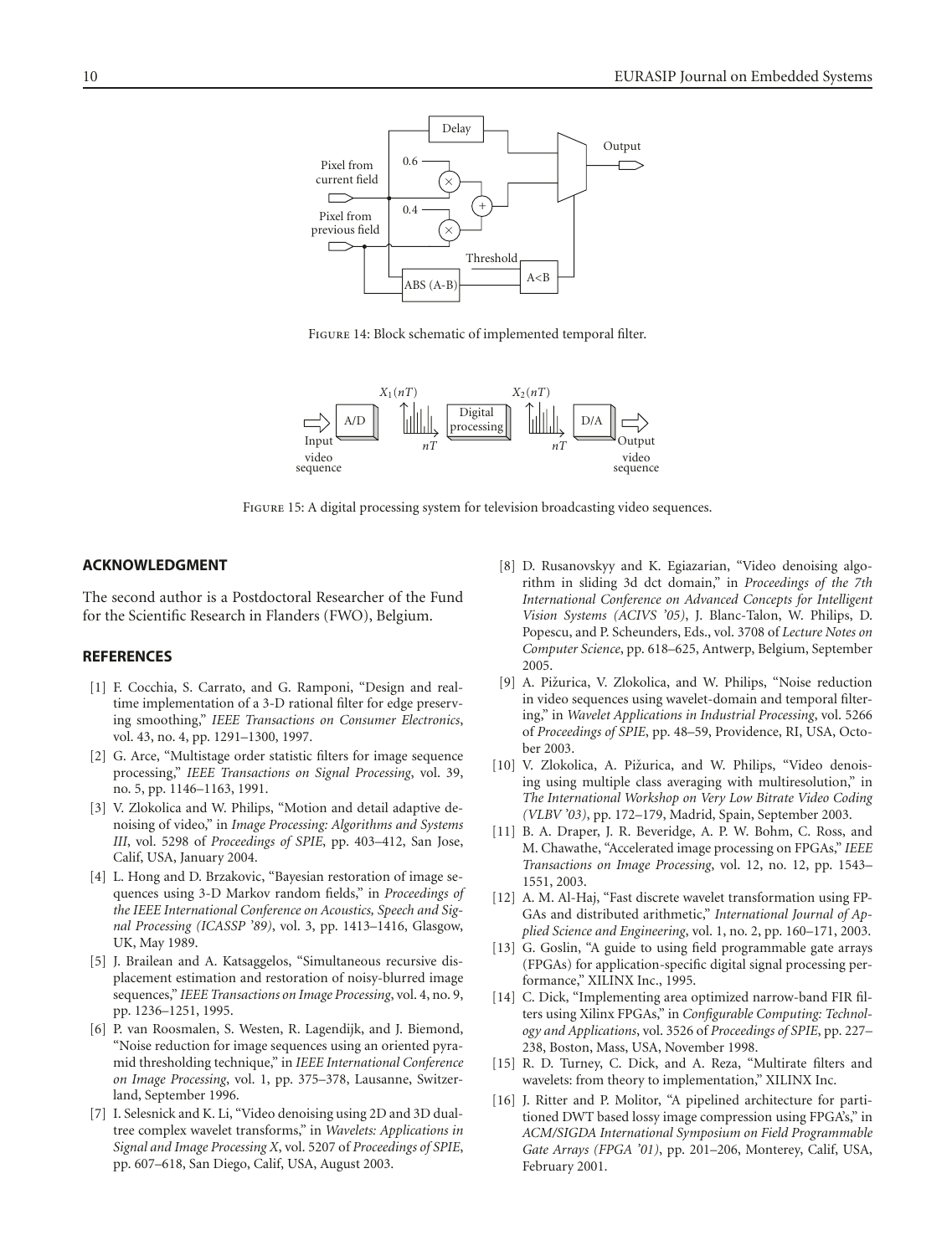- [17] M. Nibouche, A. Bouridane, F. Murtagh, and O. Nibouche, *FPGA-Based Discrete Wavelet Transforms System*, School of Computer Science, The Queen's University of Belfast, Belfast, UK, 2001.
- [18] M. A. Trenas, J. Lopez, and E. L. Zapata, "FPGA implementation of wavelet packet transform with reconfigurable tree structure," in *Proceedings of the 26th Euromicro Conference (EUROMICRO '00)*, pp. 1244–1251, Maastricht, The Netherlands, September 2000.
- [19] K. Wiatr and P. Russek, "Embedded zero wavelet coefficient coding method for FPGA implementation of video codec in real-time systems," in *The International Conference on Information Technology: Coding and Computing (ITCC '00)*, pp. 146–151, Las Vegas, Nev, USA, March 2000.
- <span id="page-10-4"></span>[20] S. G. Mathen, "Wavelet transform based adaptive image compression on FPGA," M.S. thesis, University of Kansas, Manhattan, Kan, USA, 2000.
- <span id="page-10-0"></span>[21] J. B. Ballagh, "An FPGA-based run-time reconfigurable 2-D discrete wavelet transform core," M.S. thesis, Virginia Polytechnic Institute, Blacksburg, Va, USA, 2001.
- <span id="page-10-1"></span>[22] L. Nachtergaele, B. Vanhoof, M. Peón, G. Lafruit, J. Bormans, and I. Bolsens, "Implementation of a scalable MPEG-4 wavelet-based visual texture compression system," in *Proceedings of the 36th Design Automation Conference (DAC '99)*, pp. 333–336, New Orleans, La, USA, June 1999.
- <span id="page-10-2"></span>[23] A. R. Calderbank, I. Daubechies, W. Sweldens, and B.-L. Yeo, "Wavelet transforms that map integers to integers," *Applied and Computational Harmonic Analysis*, vol. 5, no. 3, pp. 332– 369, 1998.
- [24] W. Sweldens, "Lifting scheme: a new philosophy in biorthogonal wavelet constructions," in *Wavelet Applications in Signal and Image Processing III*, vol. 2569 of *Proceedings of SPIE*, pp. 68–79, San Diego, Calif, USA, July 1995.
- <span id="page-10-3"></span>[25] W. Sweldens, "Wavelets and the lifting scheme: a 5 minute tour," Zeitschrift für Angewandte Mathematik und Mechanik, vol. 76, no. 2, pp. 41–44, 1996.
- <span id="page-10-5"></span>[26] G. Dillen, B. Georis, J.-D. Legat, and O. Cantineau, "Combined line-based architecture for the 5-3 and 9-7 wavelet transform of JPEG2000," *IEEE Transaction on Circuits and Systems for Video Technology*, vol. 13, no. 9, pp. 944–950, 2003.
- <span id="page-10-6"></span>[27] B.-F. Wu and Y.-Q. Hu, "An efficient VLSI implementation of the discrete wavelet transform using embedded instruction codes for symmetric filters," *IEEE Transactions on Circuits and Systems for Video Technology*, vol. 13, no. 9, pp. 936–943, 2003.
- <span id="page-10-7"></span>[28] M. Katona, A. Pižurica, V. Zlokolica, N. Teslić, and W. Philips, "Real-time wavelet domain video denoising implemented in FPGA," in *Wavelet Applications in Industrial Processing II*, vol. 5607 of *Proceedings of SPIE*, pp. 63–70, Philadelphia, Pa, USA, October 2004.
- <span id="page-10-8"></span>[29] M. Katona, A. Pižurica, N. Teslić, V. Kovacevic, and W. Philips, "FPGA design and implementation of a wavelet-domain video denoising system," in *Proceedings of the 7th International Conference on Advanced Concepts for Intelligent Vision Systems (ACIVS '05)*, J. Blanc-Talon, D. Popescu, W. Philips, and P. Scheunders, Eds., vol. 3708 of *Lecture Notes on Computer Science*, pp. 650–657, Antwerp, Belgium, September 2005.
- <span id="page-10-9"></span>[30] S. Mallat and S. Zhong, "Characterization of signals from multiscale edges," *IEEE Transactions on Pattern Analysis and Machine Intelligence*, vol. 14, no. 7, pp. 710–732, 1992.
- <span id="page-10-10"></span>[31] *SystemC Version 2.0 Users Guide*, SystemC Inc., 2002, [http://](http://www.systemc.org) [www.systemc.org.](http://www.systemc.org)
- <span id="page-10-11"></span>[32] M. Katona, N. Teslić, V. Kovacevic, and M. Temerinac, "Test environment for bluetooth baseband inegrated circuit development," in *Proceedings of the 5th International Conference on Telecommunications in Modern Satellite, Cable and Broadcasting Services (TELSIKS '01)*, B. D. Milovanovic, Ed., vol. 2, pp. 405–408, Nis, Yoguslavia, Septmeber 2001.
- <span id="page-10-12"></span>[33] M. Katona, N. Teslić, and Z. Krajacevic, "FPGA design with SystemC," in *The 10th International Conference on Mixed Design of Integrated Circuits and Systems (MIXDES '03)*, A. Napieralski, Ed., vol. 1, pp. 220–223, Lodz, Poland, June 2003.
- <span id="page-10-13"></span>[34] I. Daubechies, *Ten Lectures on Wavelets*, SIAM, Philadelphia, Pa, USA, 1992.
- <span id="page-10-14"></span>[35] *Virtex II Platform FPGA: Complete Data Sheet*, XILINX Inc., 2004, [http://www.xilinx.com.](http://www.xilinx.com)
- <span id="page-10-15"></span>[36] A. Pižurica and W. Philips, "Estimating the probability of the presence of a signal of interest in multiresolution single- and multiband image denoising," *IEEE Transactions on Image Processing*, vol. 15, no. 3, pp. 654–665, 2006.
- <span id="page-10-16"></span>[37] D. L. Donoho and I. M. Johnstone, "Adapting to unknown smoothness via wavelet shrinkage," *Journal of the American Statistical Association*, vol. 90, no. 432, pp. 1200–1224, 1995.
- <span id="page-10-17"></span>[38] V. Zlokolica, A. Pižurica, and W. Philips, "Noise estimation for video processing based on spatial-temporal gradient histograms," to appear in *IEEE Signal Processing Letters*.
- <span id="page-10-18"></span>[39] *VPC 3205C Video Processor Family*, ITT Semiconductors: ITT Intermetall, 1997, [http://www.micronas.com.](http://www.micronas.com)
- <span id="page-10-19"></span>[40] *CHIPit Gold Edition Handbook*, ProDesign Electronic & CAD Layout, 2003, [http://www.prodesigncad.de.](http://www.prodesigncad.de)
- <span id="page-10-20"></span>[41] *DDPB 3310B Display and Deflection Processor*, Micronas Intermetal, 1998, [http://www.micronas.com.](http://www.micronas.com)

**Mihajlo Katona** was born in 1974, in Vrbas, Yugoslavia. In 1999, he received the Diploma degree in computer engineering and in 2001, M. S. degree in computer science both from the University of Novi Sad (Serbia and Montenegro). In 1999, he joined the Chair for Computer Engineering at the University of Novi Sad, where he is currently working as a Teaching Assistant in the "design of complex digital sys-



tems." He is currently pursuing his Ph.D. thesis. His research interests include digital signal processing, DSP algorithm customization for hardware implementation, system-on-chip architectures, and FPGA prototyping.

**Aleksandra Pizurica ˇ** was born in Novi Sad, Yugoslavia, on September 18, 1969. In 1994, she received the Diploma degree in electrical engineering from the University of Novi Sad, Yugoslavia, in 1997 the M.S. degree in telecommunications from the University of Belgrade, Yugoslavia, and in 2002 the Ph.D. degree from the Ghent University, Belgium. Since 1994 until 1997, she was working at



the Department of Telecommunications of the University of Novi Sad, and in 1997 she joined the Department of Telecommunications and Information Processing of the Ghent University. She is the author of 15 papers in international journals and more than 50 papers at international scientific conferences. Her research interests include image restoration, multiresolution representations, Markov random field models, signal detection and estimation, multimedia applications, and remote sensing.